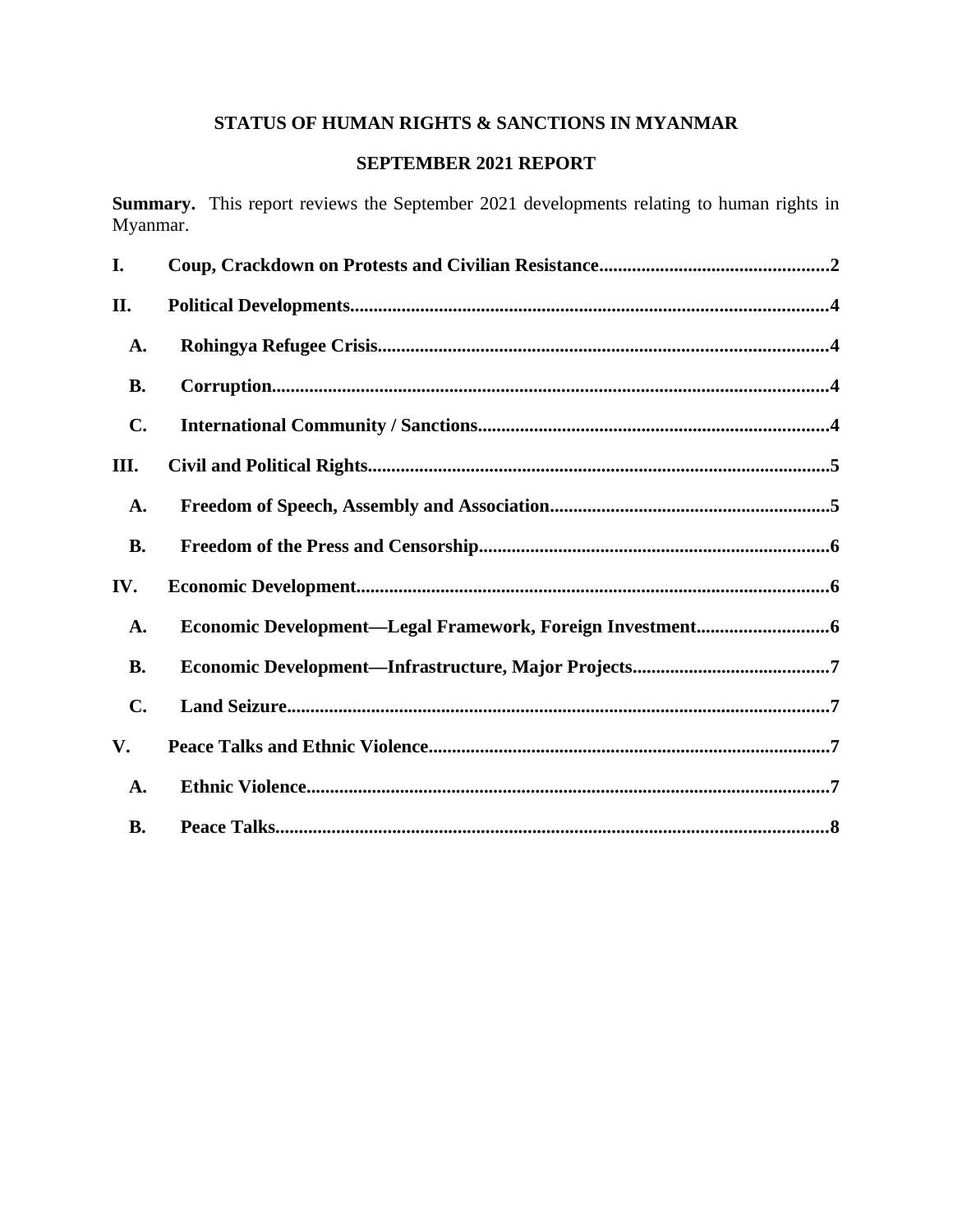#### <span id="page-1-0"></span>**I. Coup, Crackdown on Protests and Civilian Resistance**

A special ASEAN envoy to Myanmar, Erywan Yusof, has called for a four-month ceasefire by all sides in Myanmar to enable the delivery of humanitarian assistance.<sup>1</sup> Myanmar's military regime has been facing armed resistance from people using air-guns, homemade firearms and bombs across the country, except in Rakhine State. The special envoy said that the Myanmar military accepted the ceasefire.<sup>2</sup> However, the regime denied that it accepted the ceasefire.<sup>3</sup> Myanmar's parallel National Unity Government ("NUG") has said that the ASEAN special envoy to the country should have obtained an agreement from the military regime to cease civilian arrests, as well as an assurance to allow him to meet Aung San Suu Kyi, before calling for a ceasefire to enable the delivery of humanitarian aid. $4\,$  A total of 1,710 junta soldiers were killed and more than 630 wounded during 1,171 shootouts and assassinations involving ethnic armed groups and civilian resistance fighters over the past three months, according to the NUG.<sup>5</sup> Based on media reports and sources, the NUG's Ministry of Defense said that more than 431 civilians had also been slain and 184 wounded by junta forces during the incidents.<sup>6</sup>

On September 7, the NUG declared war on the country's military regime in order "to root out military rule," taking the ongoing armed struggle against the junta to another level, with fighting expected to intensify across the country.<sup>7</sup> In a speech to the country on the morning of September 7, the NUG's acting president, Duwa Lashi La, called on all citizens to "revolt against the rule of military terrorists led by [coup leader] Min Aung Hlaing in every corner of the country" and declared all of Myanmar to be under a state of emergency. $8$  The acting president also urged anyone serving under the regime to leave their job as of today and requested that the public refrain from traveling, while asking for their support.<sup>9</sup> The NUG was formed in April, largely comprising elected lawmakers from the ousted National League for Democracy ("NLD") government and their ethnic allies.<sup>10</sup>

People's Defense Forces ("PDF"), consisting of civilians taking up arms against the military regime, announced an escalation in attacks across Myanmar on junta forces in response to the declaration of war by NUG.<sup>11</sup> Several PDFs have urged residents to be alert and help resistance fighters as more fighting is expected.<sup>12</sup> The military regime's spokesman Major General Zaw Min Tun admitted that attacks on junta personnel had increased in Yangon and Mandalay after the NUG's announcement.<sup>13</sup>

On September 9, a junta soldier was reportedly killed and three others wounded after a PDF bomb attack in Monywa Township, Sagaing Region.<sup>14</sup> More than 20 junta troops, including a high-ranking officer, were reportedly killed on September 9 and 10 during ambushes by PDFs across the country, with the most fatalities in Yangon and Magwe regions.<sup>15</sup> Dozens of civilian casualties were also reported in junta crackdowns.<sup>16</sup> Almost 50 junta soldiers and police were reportedly killed during two attacks by civilian resistance fighters on junta outposts in Chin State and Magwe Region on September 11 and 12.<sup>17</sup> Civilian resistance fighters of the Chinland Defense Force seized and burned down a military outpost in Thantlang Township, Chin State on September 11.<sup>18</sup> Separately, a combined force from the Yaw-Defense Force and Chin Defense Force-Mindat raided a police outpost in Gangaw Township, Magwe Region early on September 12.<sup>19</sup> At least a dozen civilians were killed by junta forces in Magwe, Sagaing and Yangon regions over September 11 and 12.<sup>20</sup> On September 15 and 16, at least 21 junta soldiers were reportedly killed after being ambushed by civilian resistance fighters in Chin State and Sagaing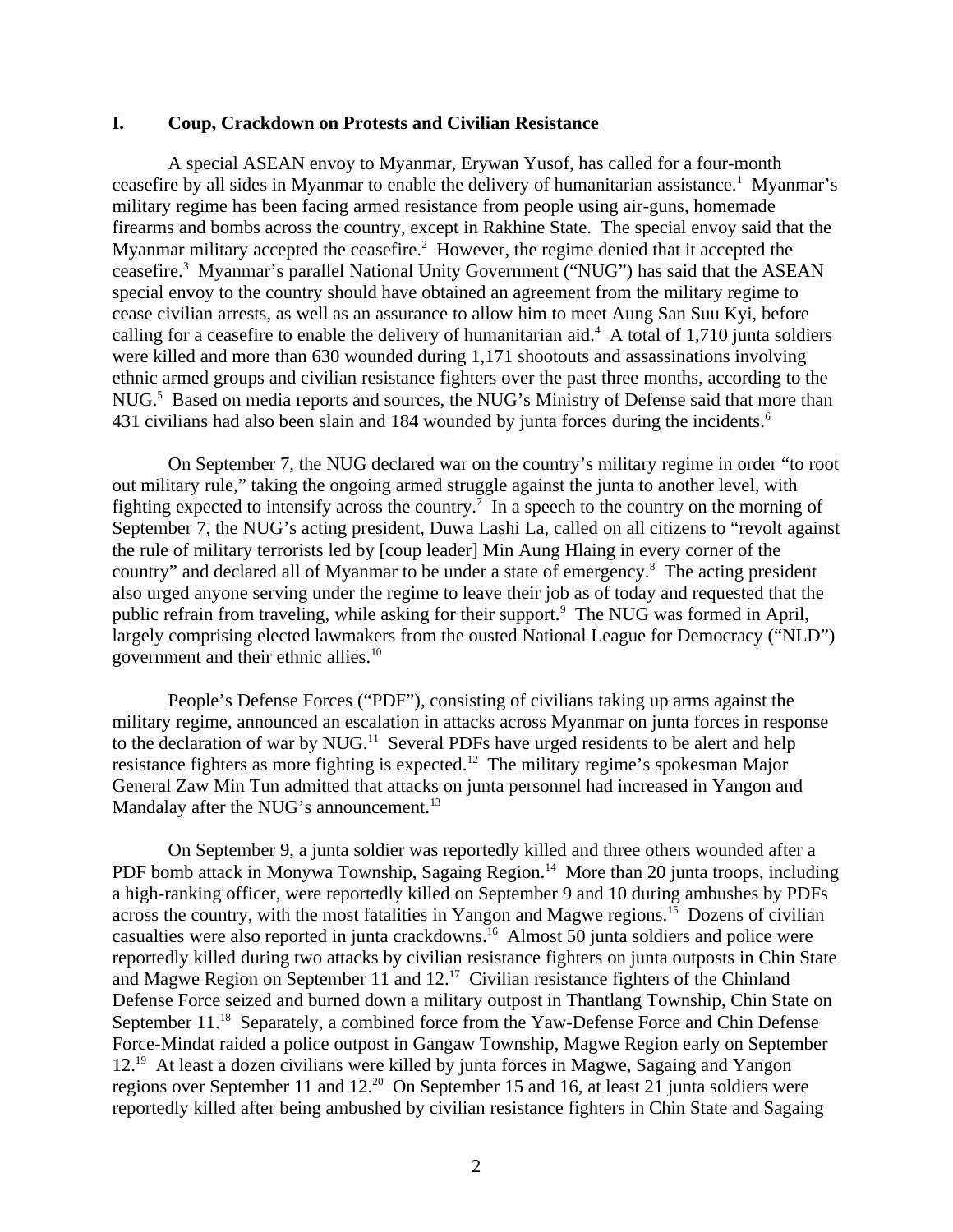and Magwe regions.<sup>21</sup> In response, the Myanmar military has stepped up its operations in Sagaing region, with the junta reportedly deploying extra forces following escalating clashes in Sagaing between regime troops and civilian resistance fighters.<sup>22</sup> More than 40 Myanmar junta troops were killed and some civilian resistance fighters were injured during intense firefights in Kayah State and Sagaing Region on September 20.<sup>23</sup>

Myanmar's military regime has charged at least 100 elected leaders, ministers and prominent members of the NLD with high treason, corruption and incitement over the past several months since the February coup.<sup>24</sup> Senior NLD figures who have been arrested and charged since the military's February coup include at least four government ministers, 10 chief ministers, 30 ministers of state and regional cabinets, 44 elected lawmakers and members of party offices nationwide, and seven other senior party members.<sup>25</sup> These arrests are seen as efforts to completely destroy the party, which won a landslide majority in the 2020 general election.<sup>26</sup> There are 93 political parties in Myanmar, but the NLD is the only one that has been targeted by the military regime.<sup>27</sup> Most notably, the junta has brought various charges against ousted State Counselor Aung San Suu Kyi and President Win Myint in an effort to keep them behind bars.<sup>28</sup> Aung San Suu Kyi faces a total of 10 cases and a potential prison sentence of 75 years in total.<sup>29</sup> The junta has accused her of accepting cash and gold, as well as of abusing her authority and funds donated to a charity foundation she leads.<sup>30</sup> She also faces charges for the illegal possession of walkie-talkies, breaching COVID-19 restrictions, incitement and one case under the Official Secrets Act.<sup>31</sup> Aung San Suu Kyi has denied rumors that she has held talks with the junta leaders over the past two months. $32$  Rumors circulated that coup leader Senior General Min Aung Hlaing met Aung San Suu Kyi before Myanmar's Martyrs' Day on July 19, and that there was a follow-up meeting last month with two members of the State Administrative Counsel.<sup>33</sup> A local news outlet reported that Chit Naing and Win Shein, the junta-appointed Ministers of Information and Planning and Finance and Industry, met Aung San Suu Kyi on August  $6^{34}$ 

According to the Karenni Human Rights Group, an independent civil society organization, civilians in Kayah State were arrested by the Myanmar military between August 27 and September 12 on suspicion of anti-regime activities.<sup>35</sup> Military regime spokesman Major General Zaw Min Tun denied arresting civilians in Kayah State.<sup>36</sup> "We haven't arrested anyone who is not a member of a People's Defense Force. We have only arrested those who were involved in clashes. We don't arrest people if we have no evidence. All those who were detained were caught along with weapons and ammunition. There might have been interrogations [of civilians]. But it is done for security," said the regime spokesman. $37$ 

Myanmar's regime has also intensified arrests of striking civil servants, including teachers, medics and administrators, who joined the civil disobedience movement.<sup>38</sup> At least two teachers in Myaung Township, Sagaing Region, were detained on September 5.<sup>39</sup> During August alone, at least 21 civil servants, including eight teachers, five medics, five administrators, two public servants and a police officer, were arrested, according to the Assistance Association for Political Prisoners.<sup>40</sup>

Additionally, more than 100 civilians, including children, are being held hostage by Myanmar's military regime, according to the Assistance Association for Political Prisoners.<sup>41</sup>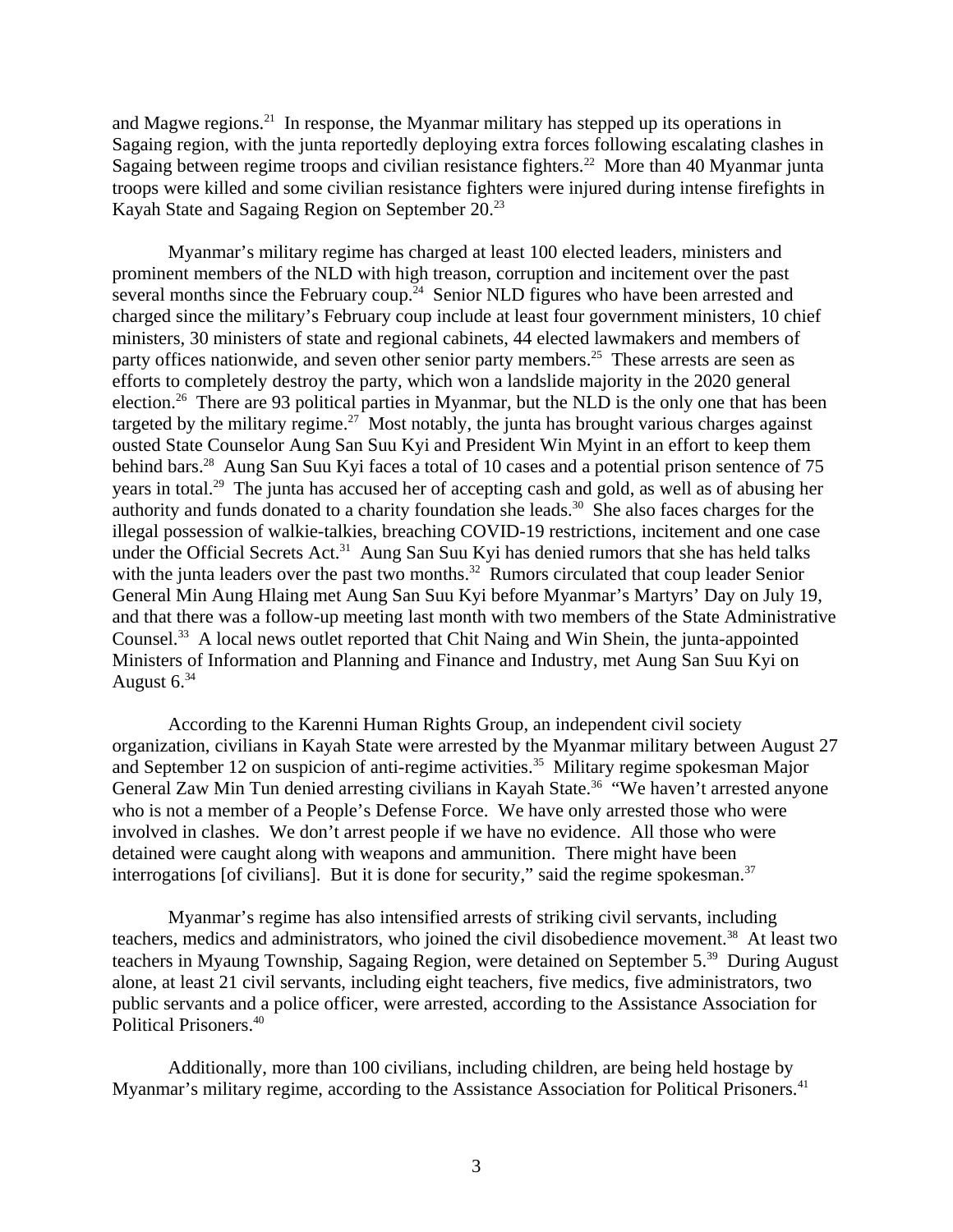They are the relatives of wanted anti-regime activists and were arrested in place of the activists when junta troops could not find the activists at their homes.<sup>42</sup> The regime took 177 people hostage between February 1 and September 8.<sup>43</sup> It has released 40 of them, but 137 remain in custody.<sup>44</sup> Of the 177, 15 are children, nine of whom have been released, leaving six in detention.<sup>45</sup>

The military regime cut off internet access in several townships in Sagaing and Mandalay regions.<sup>46</sup> The affected townships are strongholds of anti-regime resistance groups.<sup>47</sup> Mobile and Wi-Fi internet services from Myanmar's three main telecom operators – MPT, Telenor and Oredoo – have been blocked since 12:30 pm on September 14 in Kani, Mingin, Yinmabin, Pale, Shwebo and Budalin townships in Sagaing, and Mogoke and Myingyan townships in Mandalay Region.<sup>48</sup> On September 23, the military regime also cut off internet access across Chin State except for the capital Hakha.<sup>49</sup>

## **II. Political Developments**

### <span id="page-3-3"></span><span id="page-3-2"></span>**A. Rohingya Refugee Crisis**

Amid the ongoing Rohingya refugee crisis, old and new Muslim armed groups are active at the border with Bangladesh again, including the Arakan Rohingya Salvation Army ("ARSA"), the Rohingya Solidarity Organization ("RSO") and the armed group led by Abdullah Kane that operates like a criminal gang.<sup>50</sup> The RSO was established in the early 1980s and has frequently attacked security outposts in Maungdaw Township on the Myanmar-Bangladesh border.<sup>51</sup> In the 1990s, Myanmar's military carried out a large-scale counter offensive against the RSO, and the armed group sank into obscurity.<sup>52</sup> However, since the coup, the RSO has started to revive.<sup>53</sup> The RSO's resurgence has led to friction with the ARSA, which came into the spotlight following its attacks on border guard outposts in Maungdaw in 2016 and 2017.<sup>54</sup> The ARSA said it was fighting for the rights of persecuted Rohingya people, but its insurgent acts and killings of Hindus have brought its motives into question.<sup>55</sup> Muslim villagers in Rakhine State told The *Irrawaddy* that people who supported the ARSA have been attacked by the RSO, while the ARSA has detained and beaten those it suspects of having ties to the RSO.<sup>56</sup>

## <span id="page-3-1"></span>**B. Corruption**

In a September 1 report, *The Irrawaddy* found that since the February 1 coup at least 100 senior NLD figures have been arrested and charged with high treason, corruption and incitement.<sup>57</sup>

#### <span id="page-3-0"></span>**C. International Community / Sanctions**

Prior to the United Nations General Assembly on September 14, 358 local and international organizations urged the UN to keep the current Myanmar ambassador in place rather than replacing him with someone loyal to the military regime.<sup>58</sup> The UN credential committee deferred the conclusion, encouraging the current Myanmar ambassador to remain.<sup>59</sup>

The crisis in Myanmar was discussed by world leaders during the UN General Assembly meeting in New York City, although representatives from the military regime and the NUG were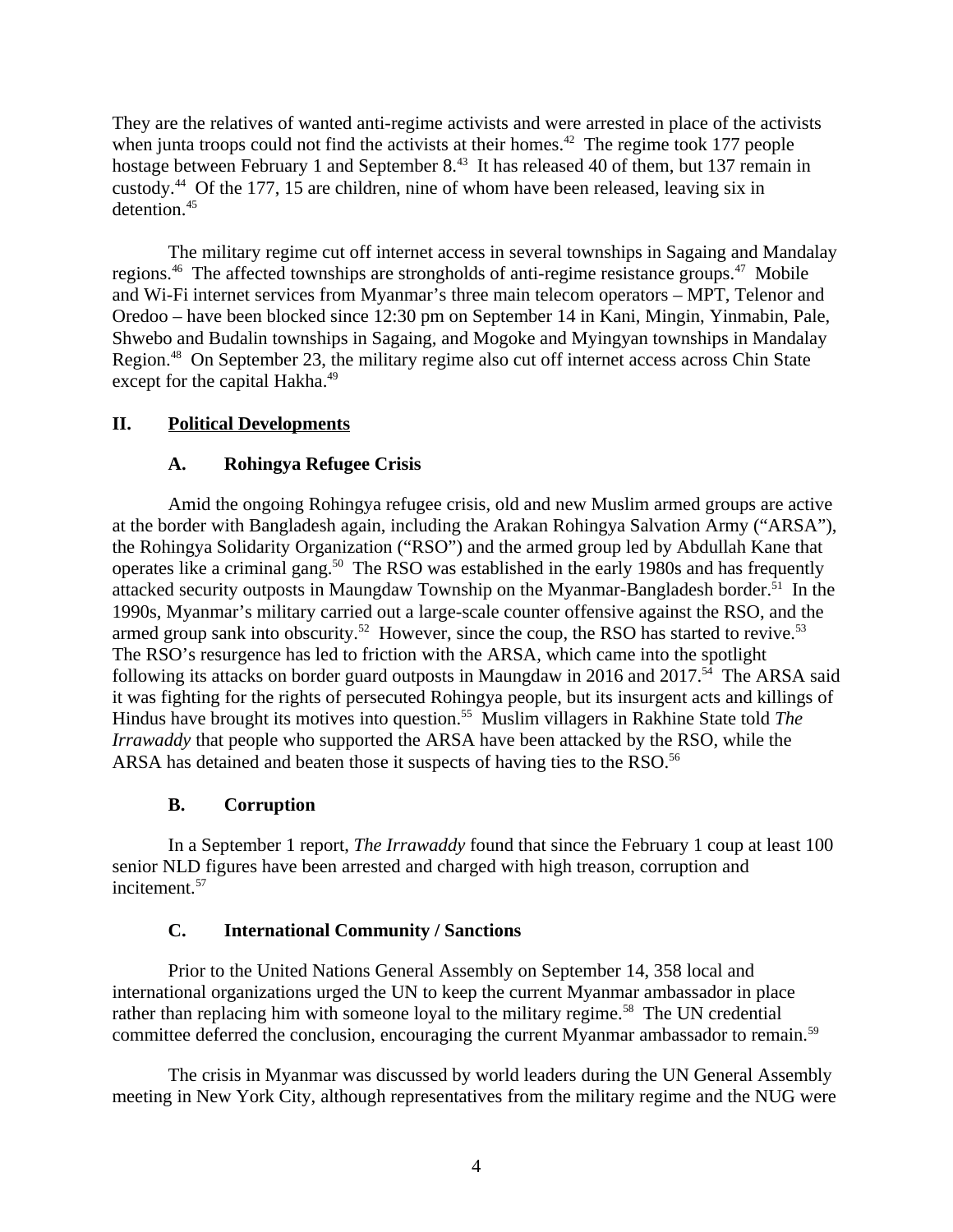not permitted to address the General Assembly.<sup>60</sup> In a recent UN report, the UN Secretary General called for an urgent international response to the political crisis in Myanmar, saying, "It is urgent to mount a unified international and regional response to help to put Myanmar back on the path to democratic reform."<sup>61</sup>

A group of former UN human rights experts urged the UN Security Council to declare the Myanmar military regime a terrorist organization for the atrocities committed against civilians. $62$  In an effort to document the atrocities committed by the regime, the NUG has compiled evidence of massacres and war crimes to submit to the UN Human Rights Council.<sup>63</sup>

Myanmar's ambassador to the UN and two other NUG ministers met with a senior member of the U.S. Department of State and discussed the need for a speedy return to democracy and the respect for human rights, among other related topics.<sup>64</sup> The U.S. also reaffirmed its support for all those working for a peaceful return to democracy in Myanmar.<sup>65</sup>

A U.S. judge ordered Facebook to release posts that were removed for inciting government-backed violence against the Rohingya people in Myanmar.<sup>66</sup> The Gambia welcomed the ruling as a boost for its case against Myanmar at the International Court of Justice.<sup>67</sup>

The United Kingdom imposed sanctions against Myanmar tycoon, Tay Za, and his businesses for providing financial support and arms to the military regime.<sup>68</sup>

The chairman of the U.S. House Foreign Affairs Committee is set to introduce a bill to levy new sanctions on Myanmar oil and gas industries and push the State Department to determine whether Myanmar's crimes against the Rohingya constitute genocide. $69$ 

#### **III. Civil and Political Rights**

## <span id="page-4-1"></span><span id="page-4-0"></span>**A. Freedom of Speech, Assembly and Association**

Wirathu, an ultranationalist monk who had been in custody since November 2020 on a sedition charge, walked free on September 6 after the case against him was dropped, according to a military regime spokesman.<sup>70</sup> In May 2019, the then Yangon regional government of the since-ousted NLD filed a sedition case against Wirathu for attempting to incite disaffection against State Counselor Aung San Suu Kyi and the NLD government.<sup>71</sup> The monk was on the run for over a year before turning himself in to police in November last year.<sup>72</sup> The monk's release comes after a video spread on social media last month in which he complained about his continued detention and accused the State Administration Council, the governing body of the military regime, of trying to destroy his sanity.<sup>73</sup>

Anti-regime protestor Yan Paing, a Pyinmana resident, died on October 1. Paing was arrested for protesting the military regime. After his arrest, he was allegedly tortured for eight days before being taken to Nay Pyi Taw Prison. He was admitted to the hospital on September 26 but died due to the severity of the injuries and delay in treatment.<sup>74</sup> Over the last seven months, more than 1,000 people have been killed and several thousand others have been detained for opposing the regime.<sup>75</sup>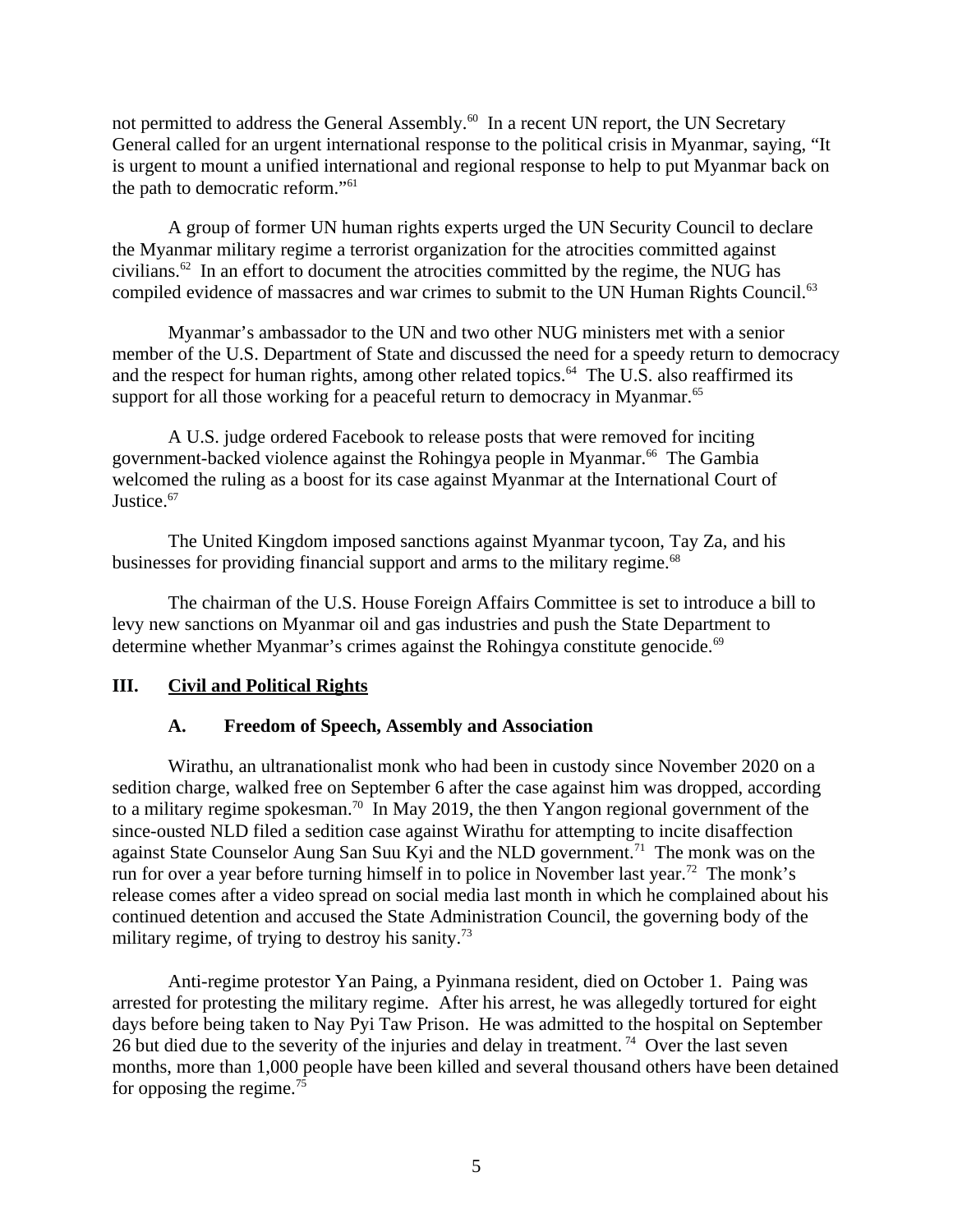#### <span id="page-5-2"></span>**B. Freedom of the Press and Censorship**

The former editor-in-chief of Mizzima News, Ko Myo Thant, was arrested by junta forces on September 15, and Channel Mandalay news agency journalist, Ko Win Naing Oo, was arrested on August 31 with his wife.<sup>76</sup> Ma Thuzar, a freelance reporter and former member of the Press Council was also arrested on September  $1.^{77}$  These arrests raise the number of journalists being held by the military regime to 53, according to Reporters Without Borders.<sup>78</sup> Also according to Reporters Without Borders, since the February 1 coup Myanmar has become the world's second-largest jailer of journalists, after China.<sup>79</sup>

### **IV. Economic Development**

### <span id="page-5-1"></span><span id="page-5-0"></span>**A. Economic Development—Legal Framework, Foreign Investment**

German wholesale food distribution company Metro is ending its operations in Myanmar due to the volatile business environment.<sup>80</sup> The company currently employs 131 people in Myanmar.

VPower, a Hong Kong-listed power generation company, has announced that it is pulling out of two projects in Myanmar. $81$  The company, which has a stake in nine power plants across Myanmar, said it will not be renewing contracts for power stations in Kyaukphyu Township, Rakhine State, and Myingyan Township in Mandalay Region. Each project produces 200 megawatts and the contracts expired in March and June. The company said the decision came after it faced challenges amid the post-coup turmoil since February.

Lebanese investment firm M1 Group pledged to spend \$330 million over the next three years to expand the Myanmar telecom business it is buying from Norway's Telenor ASA.<sup>82</sup> The Telenor Myanmar business sale was signed in July for \$105 million. Pending regulatory approval, it will give M1 Group control of one of four main telecom operators in Myanmar, with 19 million customers in a country with 55 million people. According to its Asia head, Telenor is selling its Myanmar operations to avoid European Union sanctions after "continued pressure" from Myanmar's military regime to use intercept surveillance technology.<sup>83</sup> Telenor also faces uncertainty over the future of its 51% stake in Myanmar mobile payments group Wave Money after the collapse of a deal to sell a portion of its holding to China's Ant Group, an affiliate of Alibaba Group Holding. The deal, valued at \$76.5 million, would have reduced Telenor's stake in Wave to  $34.2\%$ .  $84$ 

In August 2021, state media reported that the military regime plans to adopt the Myanmar Economic Recovery Plan ("MERP"). $85$  Much of the MERP is based on a plan that the NLD administration was preparing prior to the February 1 coup, called the Myanmar Economic Resilience and Reform Plan ("MERRP").<sup>86</sup> However, according to *Frontier Myanmar*, the most significant reforms from the MERRP have been removed and the draft plan instead focuses on streamlining business regulations, digitizing government services and reducing taxes. $87$  It also seeks to revive the tourism industry and stabilize the banking sector, as well as support agriculture, livestock and fisheries.<sup>88</sup> Unlike the MERRP and other economic plans introduced by the NLD government, it does not include any spending details or figures. $89$  The MERP also does not mention the political and economic turmoil that has engulfed Myanmar as a result of the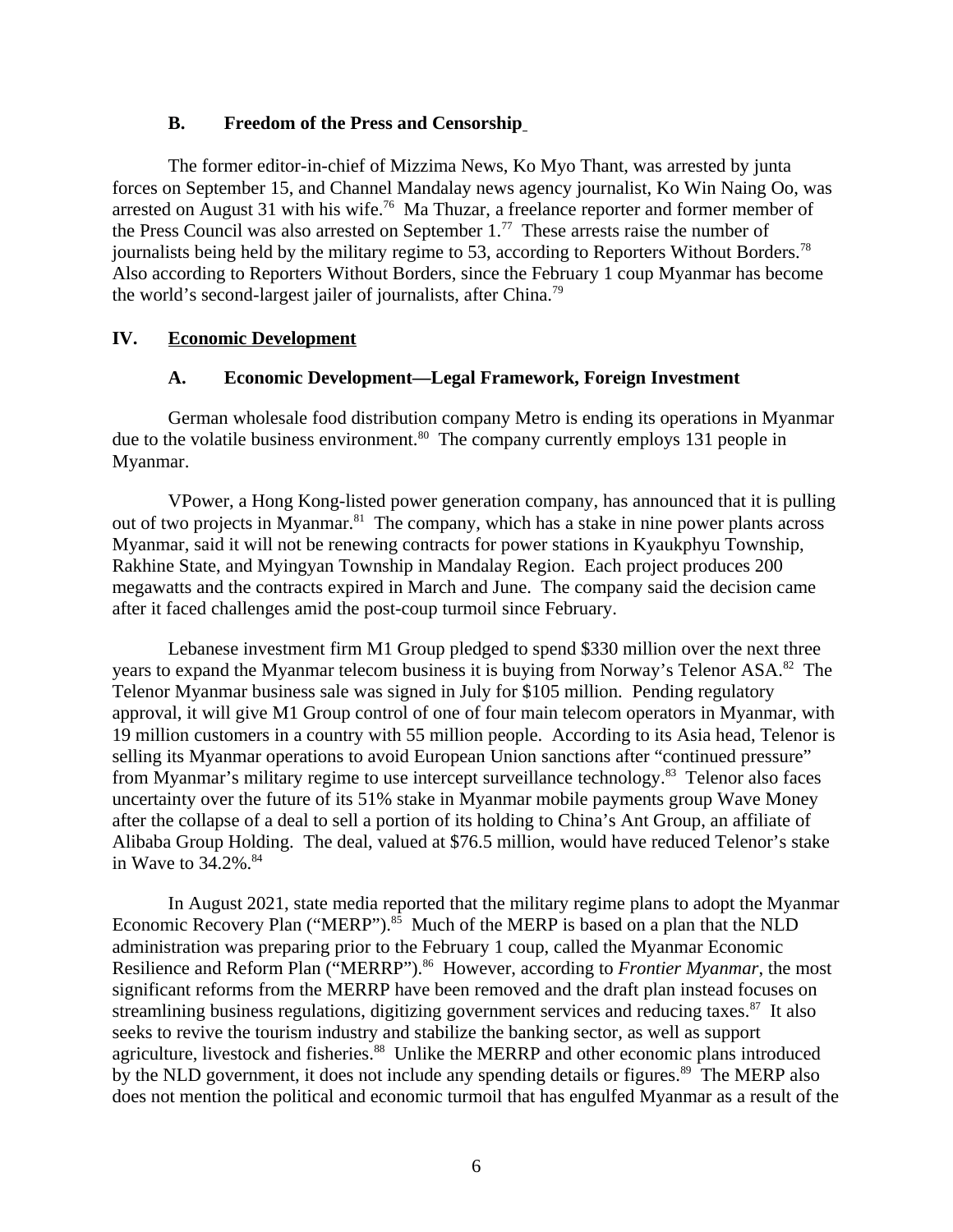February 1 coup, including a slow-burning banking crisis and the flight of many foreign businesses. The plan instead pins Myanmar's economic struggles entirely on the impact of  $COVID-19.<sup>90</sup>$ 

## <span id="page-6-3"></span>**B. Economic Development—Infrastructure, Major Projects**

More than 80 telecom towers owned in a joint venture between the Myanmar military and Vietnam's Defence Ministry have been destroyed by civilian resistance forces across the country.<sup>91</sup> Targeting of these Mytel telecom masts accelerated after the NUG declared a nationwide people's defensive war against the military regime.<sup>92</sup> In his call for war, the NUG's acting president Duwa Lashi La encouraged citizens to "target the military junta and its assets in their respective areas."<sup>93</sup> Myanmar civilians have been boycotting Mytel services since the February 1 coup in protest at the military takeover.<sup>94</sup> Mytel offices and telecom towers were first targeted in early April in response to the regime's brutal crackdowns on peaceful anti-coup protesters.<sup>95</sup>

An agreement to conduct preliminary field investigation work for the Kyaukphyu Special Economic Zone ("SEZ") Deep Sea Port Project was signed on September 15 between CITIC Consortium Myanmar Port Investment Limited and a consortium composed by CITIC Construction and CCCC FHDI, a subsidiary of China Communication Construction Company, signaling another step forward for the project, which forms part of China's Belt and Road Initiative plans in Myanmar.<sup>96</sup> The Kyaukphyu SEZ is a backbone project under the China-Myanmar Economic Corridor, which also includes plans to construct an industrial zone with facilities for textile and garment manufacturing, construction materials processing, food processing, pharmaceuticals, electronics, marine supplies and services and research.<sup>97</sup> The entire project is planned to cover 4,300 acres  $(1,740$  hectares).<sup>98</sup>

# <span id="page-6-2"></span>**C. Land Seizure**

<span id="page-6-1"></span>There have been no material updates since the prior report.

# **V. Peace Talks and Ethnic Violence**

# <span id="page-6-0"></span>**A. Ethnic Violence**

In late August and early September, clashes broke out between the Myanmar military and the Myanmar National Democratic Alliance Army ("MNDAA"), an ethnic rebel group.<sup>99</sup> According to the MNDAA, fifteen soldiers were killed on August 28 and eight more in renewed clashes on September 1, while one MNDAA fighter had been killed.<sup>100</sup>

The People's Defense Forces (the "PDF") ambushed the junta across Myanmar in September.<sup>101</sup> On the morning of September 9, the Karen National Union seized two military camps in Karen State.<sup>102</sup> More than 22 civilians, including PDF members, were killed and others wounded by junta forces in Magwe Region and Chin and Kayah States on September 9.<sup>103</sup> On the same day, four civilians, including a nine-month-old baby, were injured in a random junta shooting after being attacked by the Chinland Defense Force at the Chin State mountaintop town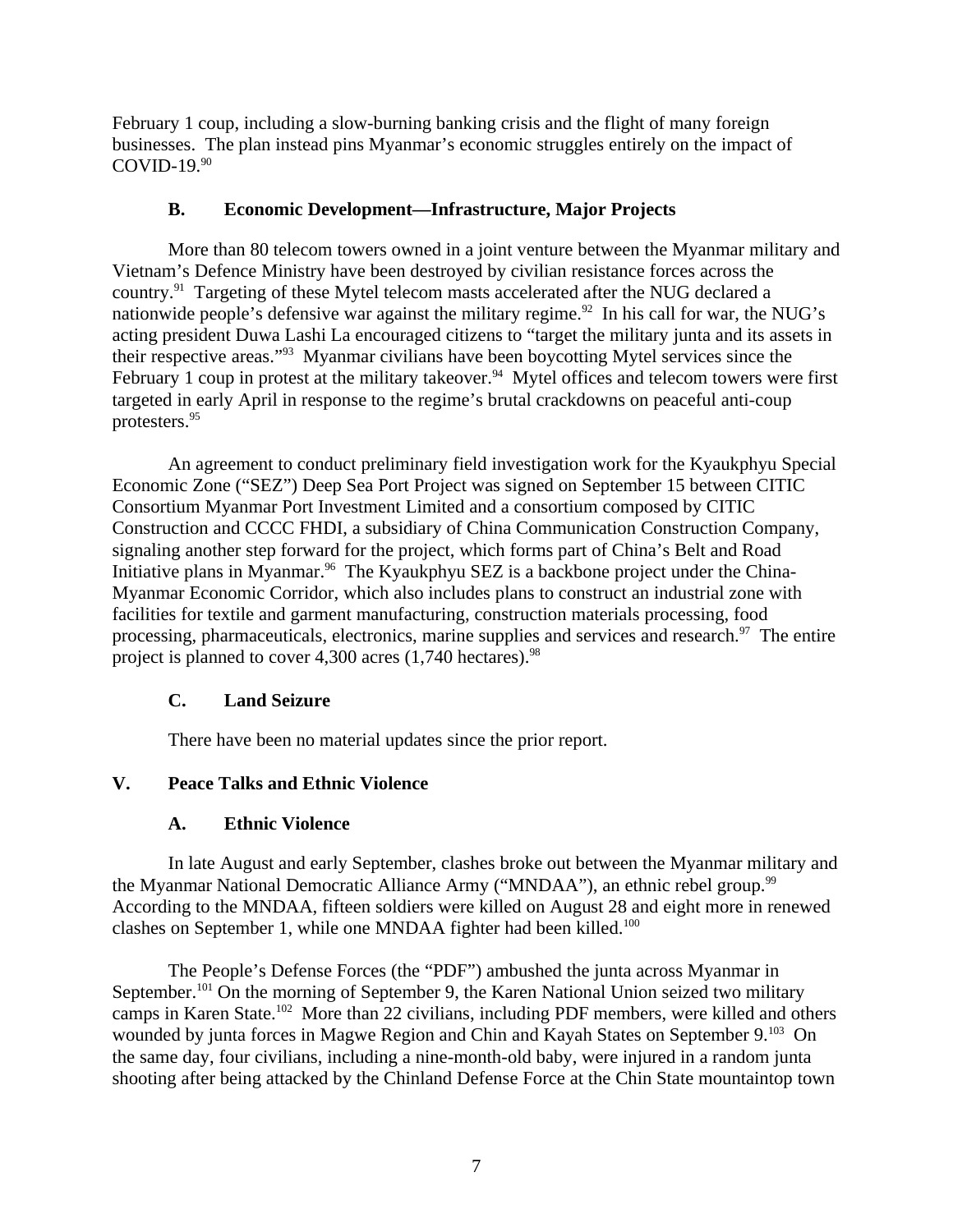of Thantlang.<sup>104</sup> In response to PDF attacks in Demoso Township, Kayah State, military regime troops used explosives and shot at random in the town's residential areas.<sup>105</sup>

A woman was killed and four others injured by junta explosives in Bawlakhe Township, Kayah State, on September 9 when junta troops used explosives on farmers near Nan Hpe village, according to the Karenni Nationalities Defense Force.<sup>106</sup>

In the three months prior to mid-September, about 180 shootouts between junta forces and ethnic armed groups across the country were reported, during which 509 junta soldiers were killed and another 214 were injured, while 14 civilian resistance fighters were killed and 17 wounded, said the Ministry of Defense.<sup>107</sup>

#### <span id="page-7-0"></span>**B. Peace Talks**

There have been no material updates since the prior report.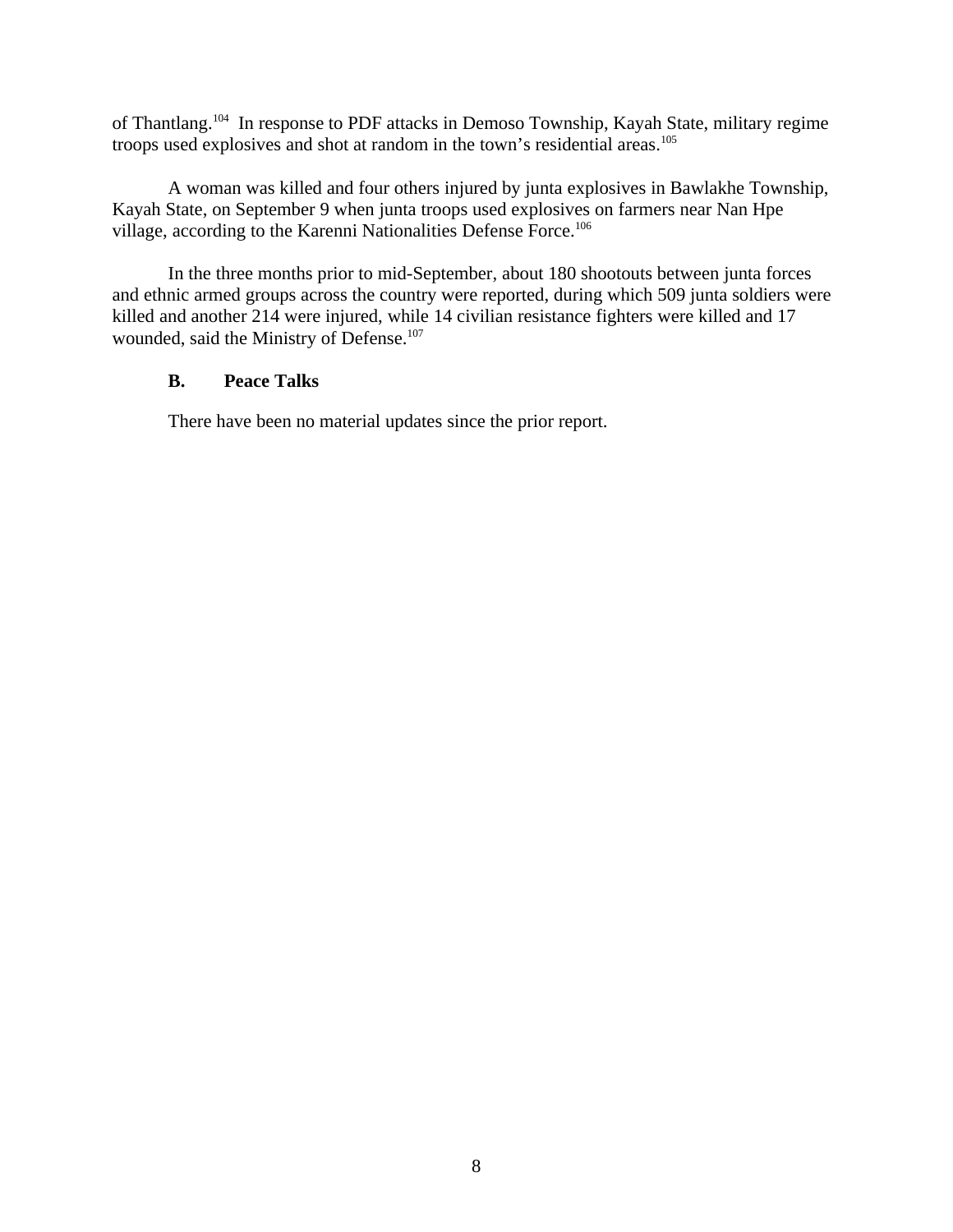| four-month-ceasefire-to-deliver-aid.html.                                                                                                                                        |
|----------------------------------------------------------------------------------------------------------------------------------------------------------------------------------|
| $^{2}$ Id.                                                                                                                                                                       |
| <sup>3</sup> The Irrawaddy, September 7, 2021: https://www.irrawaddy.com/news/burma/myanmar-junta-denies-accepting-asean-ceasefire-                                              |
| proposal.html.                                                                                                                                                                   |
| <sup>4</sup> The Irrawaddy, September 6, 2021: https://www.irrawaddy.com/news/burma/nug-questions-aseans-ceasefire-agreement-with-                                               |
| myanmar-junta.html.                                                                                                                                                              |
| <sup>5</sup> The Irrawaddy, September 14, 2021: https://www.irrawaddy.com/news/burma/over-1700-myanmar-junta-soldiers-killed-in-past-                                            |
| three-months-civilian-govt-says.html.                                                                                                                                            |
| $^6$ $\mbox{Id.}$                                                                                                                                                                |
| <sup>7</sup> The Irrawaddy, September 7, 2021: https://www.irrawaddy.com/news/burma/myanmars-shadow-govt-declares-war-on-military-                                               |
| regime.html.                                                                                                                                                                     |
| $\overline{^{8}}\overline{Id}$ .                                                                                                                                                 |
| $^9$ Id.                                                                                                                                                                         |
| $10$ Id.                                                                                                                                                                         |
| <sup>11</sup> The Irrawaddy, September 8, 2021: https://www.irrawaddy.com/news/burma/myanmar-resistance-responds-to-nugs-declaration-of-                                         |
| war-on-junta.html.                                                                                                                                                               |
| $12$ Id.                                                                                                                                                                         |
| <sup>13</sup> The Irrawaddy, September 9, 2021: https://www.irrawaddy.com/news/burma/junta-troops-killed-across-myanmar-as-resistance-                                           |
| steps-up-operations.html.                                                                                                                                                        |
| $\overline{^{14} \text{ Id}}$ .                                                                                                                                                  |
| <sup>15</sup> The Irrawaddy, September 10, 2021: https://www.irrawaddy.com/news/burma/junta-troops-killed-in-civilian-attacks-across-                                            |
| myanmar.html.                                                                                                                                                                    |
| $16$ Id.                                                                                                                                                                         |
| <sup>17</sup> The Irrawaddy, September 13, 2021: https://www.irrawaddy.com/news/burma/nearly-50-myanmar-junta-forces-killed-in-two-                                              |
| raids-by-civilian-fighters-in-chin-magwe.html.                                                                                                                                   |
| $18$ Id.                                                                                                                                                                         |
| $19$ Id.                                                                                                                                                                         |
| <sup>20</sup> The Irrawaddy, September 13, 2021: https://www.irrawaddy.com/news/burma/myanmar-junta-kills-at-least-12-civilians-over-                                            |
| weekend.html.                                                                                                                                                                    |
| <sup>21</sup> The Irrawaddy, September 16, 2021: https://www.irrawaddy.com/news/burma/over-20-myanmar-military-soldiers-killed-in-                                               |
| clashes.html.                                                                                                                                                                    |
| <sup>22</sup> The Irrawaddy, September 20, 2021: https://www.irrawaddy.com/news/burma/regimes-military-reinforcements-arrive-in-upper-                                           |
| myanmar-as-clashes-escalate.html.                                                                                                                                                |
| <sup>23</sup> The Irrawaddy, September 21, 2021: https://www.irrawaddy.com/news/burma/scores-of-myanmar-regime-troops-killed-in-clashes-                                         |
| with-civilian-ethnic-groups.html.                                                                                                                                                |
| <sup>24</sup> The Irrawaddy, September 1, 2021: https://www.irrawaddy.com/news/burma/100-senior-nld-leaders-arrested-and-charged-since-                                          |
| myanmar-juntas-coup.html.                                                                                                                                                        |
| $^{25}$ Id.                                                                                                                                                                      |
| $26$ Id.                                                                                                                                                                         |
| $27$ Id.                                                                                                                                                                         |
| $^{28}$ Id.                                                                                                                                                                      |
|                                                                                                                                                                                  |
|                                                                                                                                                                                  |
| $^\mathrm{29}$ Id.                                                                                                                                                               |
| $^{\rm 30}$ Id.                                                                                                                                                                  |
| $31$ Id.                                                                                                                                                                         |
| <sup>32</sup> The Irrawaddy, September 13, 2021: https://www.irrawaddy.com/news/burma/daw-aung-san-suu-kyi-denies-rumors-of-talks-with-                                          |
| myanmar-regime.html.                                                                                                                                                             |
| $33$ Id.                                                                                                                                                                         |
| $34$ Id.                                                                                                                                                                         |
| <sup>35</sup> The Irrawaddy, September 14, 2021: https://www.irrawaddy.com/news/burma/civilians-arrested-as-myanmar-military-cracks-                                             |
| down-in-kayah-state.html.                                                                                                                                                        |
| $36$ Id.                                                                                                                                                                         |
| $37$ Id.                                                                                                                                                                         |
| <sup>38</sup> The Irrawaddy, September 6, 2021: https://www.irrawaddy.com/news/burma/myanmar-junta-steps-up-arrests-of-striking-civil-                                           |
| servants.html.                                                                                                                                                                   |
| $^{39}$ Id.                                                                                                                                                                      |
| $40$ Id.                                                                                                                                                                         |
| <sup>41</sup> The Irrawaddy, September 10, 2021: https://www.irrawaddy.com/news/burma/myanmar-regime-holding-over-100-relatives-of-                                              |
| activists-as-hostages.html.                                                                                                                                                      |
| $^{42}$ Id.                                                                                                                                                                      |
| $^{43}$ Id.                                                                                                                                                                      |
| $^{44}$ Id.                                                                                                                                                                      |
| $45$ Id.                                                                                                                                                                         |
| <sup>46</sup> The Irrawaddy, September 15, 2021: https://www.irrawaddy.com/news/burma/myanmar-junta-cuts-internet-access-in-anti-regime-                                         |
| resistance-strongholds.html.                                                                                                                                                     |
| $^{47}$ Id.                                                                                                                                                                      |
| $48$ Id.                                                                                                                                                                         |
| <sup>49</sup> The Irrawaddy, September 24, 2021: https://www.irrawaddy.com/news/burma/fears-of-more-atrocities-as-myanmar-junta-blocks-<br>internet-in-parts-of-chin-magwe.html. |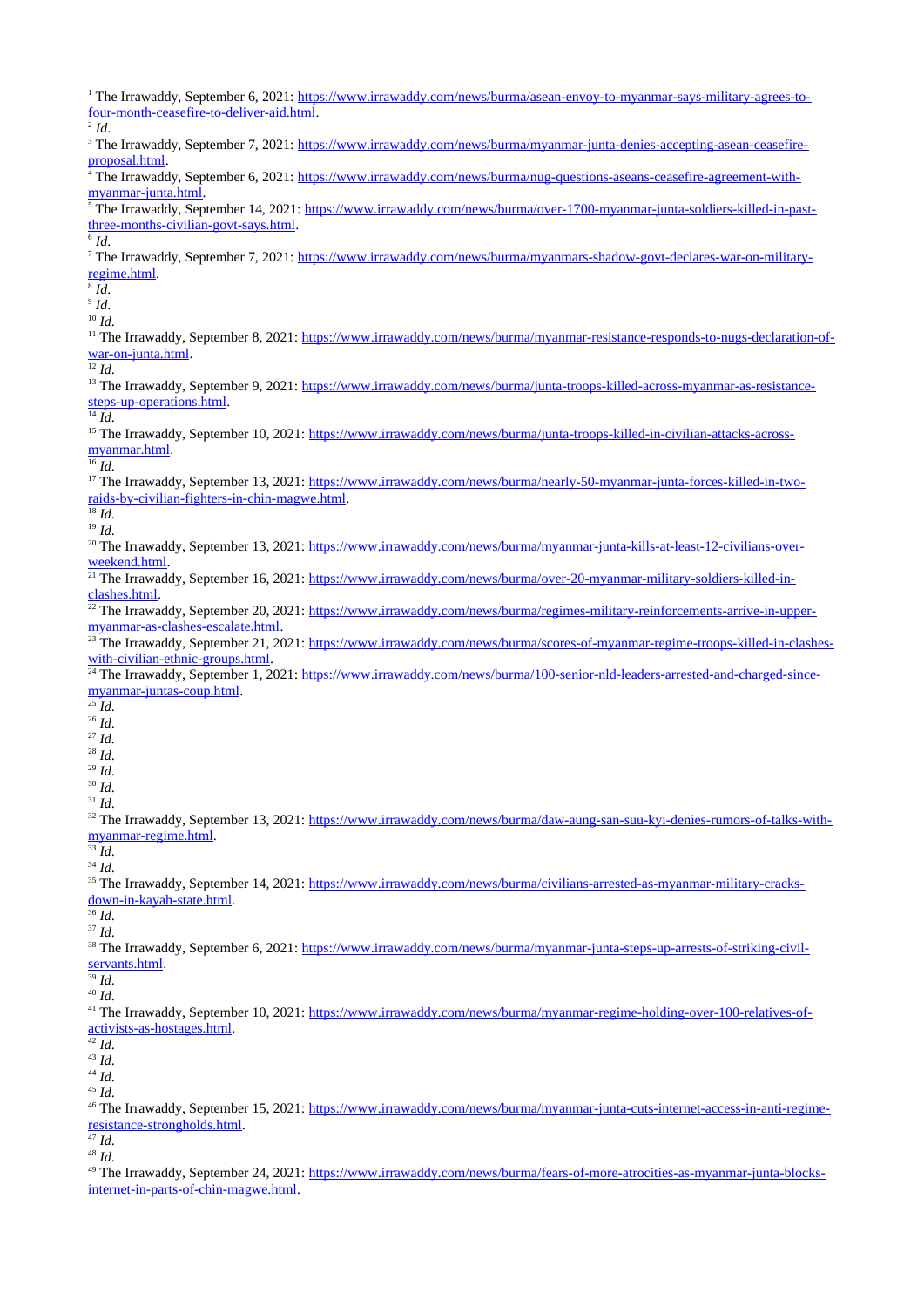50 The Irrawaddy, September 20, 2021: [https://www.irrawaddy.com/news/burma/rohingya-armed-groups-active-again-in-western](https://www.irrawaddy.com/news/burma/rohingya-armed-groups-active-again-in-western-myanmar.html)[myanmar.html.](https://www.irrawaddy.com/news/burma/rohingya-armed-groups-active-again-in-western-myanmar.html)

- $\overline{51}$  *Id.*
- <sup>52</sup> *Id*.
- <sup>53</sup> *Id*.
- <sup>54</sup> *Id*.
- <sup>55</sup> *Id*.
- <sup>56</sup> *Id*.

57 The Irrawaddy, September 1, 2021: [https://www.irrawaddy.com/news/burma/100-senior-nld-leaders-arrested-and-charged-since](https://www.irrawaddy.com/news/burma/100-senior-nld-leaders-arrested-and-charged-since-myanmar-juntas-coup.html)[myanmar-juntas-coup.html.](https://www.irrawaddy.com/news/burma/100-senior-nld-leaders-arrested-and-charged-since-myanmar-juntas-coup.html)

<sup>58</sup> The Irrawaddy, September 13, 2021: [https://www.irrawaddy.com/news/burma/ahead-of-un-meeting-local-and-intl-groups-call-to](https://www.irrawaddy.com/news/burma/ahead-of-un-meeting-local-and-intl-groups-call-to-keep-myanmars-ambassador-in-place-update.html)[keep-myanmars-ambassador-in-place-update.html.](https://www.irrawaddy.com/news/burma/ahead-of-un-meeting-local-and-intl-groups-call-to-keep-myanmars-ambassador-in-place-update.html)

<sup>59</sup> The Irrawaddy, September 14, 2021: [https://www.irrawaddy.com/news/burma/myanmars-un-ambassador-to-stay-on-un](https://www.irrawaddy.com/news/burma/myanmars-un-ambassador-to-stay-on-un-sources.html)[sources.html.](https://www.irrawaddy.com/news/burma/myanmars-un-ambassador-to-stay-on-un-sources.html)

<sup>60</sup> Mizzima, September 27, 2021: [https://mizzima.com/article/myanmar-denied-platform-last-day-unga.](https://mizzima.com/article/myanmar-denied-platform-last-day-unga)

<sup>61</sup> Mizzima, September 30, 2021: [https://mizzima.com/article/urgent-international-response-needed-myanmar-after-coup-un.](https://mizzima.com/article/urgent-international-response-needed-myanmar-after-coup-un)

<sup>62</sup> The Irrawaddy, September 28, 2021: [https://www.irrawaddy.com/news/burma/intl-rights-experts-urge-un-to-declare-myanmar](https://www.irrawaddy.com/news/burma/intl-rights-experts-urge-un-to-declare-myanmar-junta-terrorist-organization.html)[junta-terrorist-organization.html.](https://www.irrawaddy.com/news/burma/intl-rights-experts-urge-un-to-declare-myanmar-junta-terrorist-organization.html)

<sup>63</sup> The Irrawaddy, September 13, 2021: [https://www.irrawaddy.com/news/burma/myanmars-shadow-government-prepares-evidence](https://www.irrawaddy.com/news/burma/myanmars-shadow-government-prepares-evidence-of-junta-war-crimes.html)[of-junta-war-crimes.html.](https://www.irrawaddy.com/news/burma/myanmars-shadow-government-prepares-evidence-of-junta-war-crimes.html)

<sup>64</sup> Mizzima, September 25, 2021: <u>https://mizzima.com/article/us-state-department-official-meets-myanmar-un-envoy-and-nug-</u> [cabinet-members.](https://mizzima.com/article/us-state-department-official-meets-myanmar-un-envoy-and-nug-cabinet-members)

 $65$  *Id.* 

<sup>66</sup> Mizzima, September 25, 2021: [https://mizzima.com/article/facebook-ordered-release-anti-rohingya-posts-genocide-case.](https://mizzima.com/article/facebook-ordered-release-anti-rohingya-posts-genocide-case) <sup>67</sup> *Id.*

<sup>68</sup> The Irrawaddy, September 3, 2021: [https://www.irrawaddy.com/news/uk-slaps-sanctions-on-notorious-crony-of-myanmar-](https://www.irrawaddy.com/news/uk-slaps-sanctions-on-notorious-crony-of-myanmar-junta.html)

[junta.html.](https://www.irrawaddy.com/news/uk-slaps-sanctions-on-notorious-crony-of-myanmar-junta.html) <sup>69</sup> Foreign Policy, September 10, 2021: [https://foreignpolicy.com/2021/09/10/u-s-congress-weighs-sanctions-on-myanmars-oil-and](https://foreignpolicy.com/2021/09/10/u-s-congress-weighs-sanctions-on-myanmars-oil-and-gas/)[gas/.](https://foreignpolicy.com/2021/09/10/u-s-congress-weighs-sanctions-on-myanmars-oil-and-gas/)

<sup>70</sup> The Irrawaddy, September 7, 2021: [https://www.irrawaddy.com/news/burma/myanmar-junta-drops-sedition-case-against](https://www.irrawaddy.com/news/burma/myanmar-junta-drops-sedition-case-against-firebrand-ultranationalist-monk.html)[firebrand-ultranationalist-monk.html.](https://www.irrawaddy.com/news/burma/myanmar-junta-drops-sedition-case-against-firebrand-ultranationalist-monk.html)

 $\frac{71}{72}$  *Id.* 

 $\frac{72}{73}$  *Id.* 

 $\frac{73}{74}$  *Id.* 

<sup>74</sup> Mizzima, October 2, 2021: [https://mizzima.com/article/nay-pyi-taw-protestor-dies-after-brutal-myanmar-junta-torture](file:///C:%5CUsers%5C16282%5CAppData%5CLocal%5CMicrosoft%5CWindows%5CINetCache%5CContent.Outlook%5CEGEXD8J7%5C%20https:%5Cmizzima.com%5Carticle%5Cnay-pyi-taw-protestor-dies-after-brutal-myanmar-junta-torture%20%20)  <sup>75</sup> The Irrawaddy, October 1, 2021: [https://www.irrawaddy.com/in-person/interview/everything-has-been-destroyed-myanmar-](file:///C:%5CUsers%5C16282%5CAppData%5CLocal%5CMicrosoft%5CWindows%5CINetCache%5CContent.Outlook%5CEGEXD8J7%5C%20https:%5Cmizzima.com%5Carticle%5Cnay-pyi-taw-protestor-dies-after-brutal-myanmar-junta-torture%20%20)

[artists-on-the-coups-impact.html](file:///C:%5CUsers%5C16282%5CAppData%5CLocal%5CMicrosoft%5CWindows%5CINetCache%5CContent.Outlook%5CEGEXD8J7%5C%20https:%5Cmizzima.com%5Carticle%5Cnay-pyi-taw-protestor-dies-after-brutal-myanmar-junta-torture%20%20) 

<sup>76</sup> The Irrawaddy, September 17, 2021: [https://www.irrawaddy.com/news/burma/myanmar-junta-arrests-two-more-journalists.html.](https://www.irrawaddy.com/news/burma/myanmar-junta-arrests-two-more-journalists.html) <sup>77</sup> *Id*.

<sup>78</sup> *Id*.

<sup>79</sup> *Id*.

<sup>80</sup> The Irrawaddy, September 2, 2021: [https://www.irrawaddy.com/news/burma/german-food-giant-metro-ends-operations-in](https://www.irrawaddy.com/news/burma/german-food-giant-metro-ends-operations-in-myanmar.html)[myanmar.html.](https://www.irrawaddy.com/news/burma/german-food-giant-metro-ends-operations-in-myanmar.html)

<sup>81</sup> The Irrawaddy, September 3, 2021: [https://www.irrawaddy.com/news/burma/hong-kong-energy-firm-ditches-two-myanmar](https://www.irrawaddy.com/news/burma/hong-kong-energy-firm-ditches-two-myanmar-projects.html)[projects.html.](https://www.irrawaddy.com/news/burma/hong-kong-energy-firm-ditches-two-myanmar-projects.html)

<sup>32</sup> Bloomberg, September 3, 2021: [https://www.bloomberg.com/news/articles/2021-09-04/mikati-s-m1-to-invest-330-million-after](https://www.bloomberg.com/news/articles/2021-09-04/mikati-s-m1-to-invest-330-million-after-buying-telenor-myanmar)[buying-telenor-myanmar.](https://www.bloomberg.com/news/articles/2021-09-04/mikati-s-m1-to-invest-330-million-after-buying-telenor-myanmar)

83 Reuters, September 15, 2021: [https://www.reuters.com/world/norways-telenor-says-myanmar-unit-sale-came-after-juntas-pressure](https://www.reuters.com/world/norways-telenor-says-myanmar-unit-sale-came-after-juntas-pressure-surveillance-2021-09-15/)[surveillance-2021-09-15/.](https://www.reuters.com/world/norways-telenor-says-myanmar-unit-sale-came-after-juntas-pressure-surveillance-2021-09-15/)

 $\overline{\overset{84}{64}}$  *Id.* 

<sup>85</sup> The Global New Light of Myanmar, August 25, 2021: [https://www.gnlm.com.mm/myanmar-economic-recovery-plan-merp-final](https://www.gnlm.com.mm/myanmar-economic-recovery-plan-merp-final-consultation-and-presentation-led-by-working-committee-to-address-the-impact-of-covid-19-on-national-economy-virtual-meeting/?__cf_chl_managed_tk__=pmd_OxInVZLYXlAO_VeRkfgNQYZnW9J19pzl0kfEXFVo1rk-1633517082-0-gqNtZGzNA5CjcnBszRR9)[consultation-and-presentation-led-by-working-committee-to-address-the-impact-of-covid-19-on-national-economy-virtual-meeting/?](https://www.gnlm.com.mm/myanmar-economic-recovery-plan-merp-final-consultation-and-presentation-led-by-working-committee-to-address-the-impact-of-covid-19-on-national-economy-virtual-meeting/?__cf_chl_managed_tk__=pmd_OxInVZLYXlAO_VeRkfgNQYZnW9J19pzl0kfEXFVo1rk-1633517082-0-gqNtZGzNA5CjcnBszRR9) \_\_cf\_chl\_managed\_tk\_\_=pmd\_OxInVZLYXlAO\_VeRkfgNQYZnW9J19pzl0kfEXFVo1rk-1633517082-0 [gqNtZGzNA5CjcnBszRR9.](https://www.gnlm.com.mm/myanmar-economic-recovery-plan-merp-final-consultation-and-presentation-led-by-working-committee-to-address-the-impact-of-covid-19-on-national-economy-virtual-meeting/?__cf_chl_managed_tk__=pmd_OxInVZLYXlAO_VeRkfgNQYZnW9J19pzl0kfEXFVo1rk-1633517082-0-gqNtZGzNA5CjcnBszRR9)

86 Frontier Myanmar, September 17, 2021: [https://www.frontiermyanmar.net/en/regime-seeks-economic-recovery-but-drops-nld](https://www.frontiermyanmar.net/en/regime-seeks-economic-recovery-but-drops-nld-reform-agenda/)[reform-agenda/.](https://www.frontiermyanmar.net/en/regime-seeks-economic-recovery-but-drops-nld-reform-agenda/)

<sup>90</sup> *Id.*

<sup>91</sup> The Irrawaddy, September 13, 2021: [https://www.irrawaddy.com/news/burma/over-80-myanmar-military-owned-telecom-towers](https://www.irrawaddy.com/news/burma/over-80-myanmar-military-owned-telecom-towers-destroyed-nationwide.html)[destroyed-nationwide.html.](https://www.irrawaddy.com/news/burma/over-80-myanmar-military-owned-telecom-towers-destroyed-nationwide.html)

 $\overline{\overset{92}{10}}$ .

<sup>93</sup> *Id*.

<sup>94</sup> *Id*.

<sup>95</sup> *Id*.

96 The Irrawaddy, September 20, 2021: [https://www.irrawaddy.com/news/burma/agreement-moves-myanmars-kyaukphyu-port](https://www.irrawaddy.com/news/burma/agreement-moves-myanmars-kyaukphyu-port-project-a-step-forward.html)  [project-a-step-forward.html.](https://www.irrawaddy.com/news/burma/agreement-moves-myanmars-kyaukphyu-port-project-a-step-forward.html)

<sup>97</sup> *Id*.

<sup>98</sup> *Id*.

 $87 \overline{Id}$ .

<sup>88</sup> *Id.*

<sup>89</sup> *Id.*